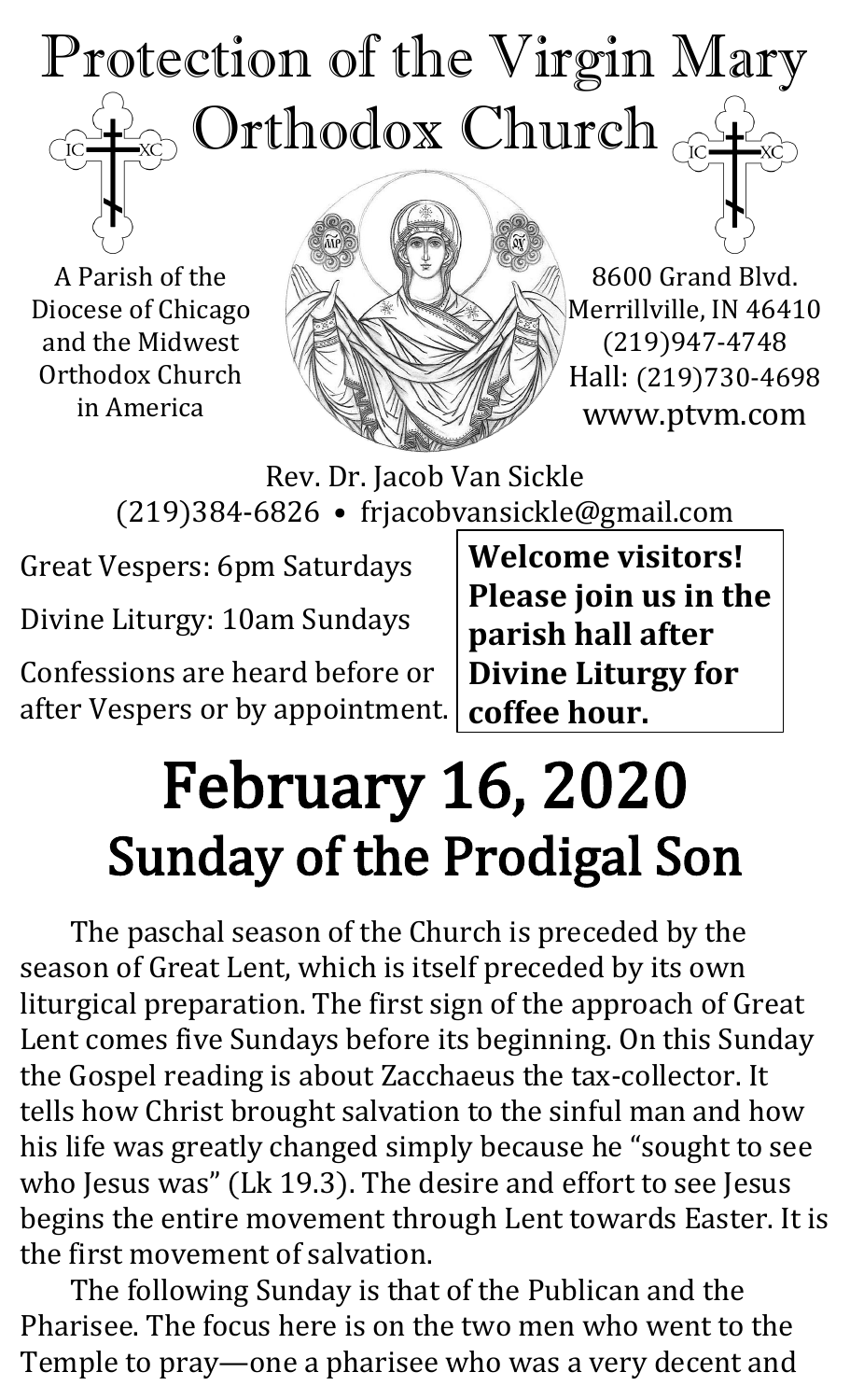righteous man of religion, the other a publican who was a truly sinful tax-collector who was cheating the people. The first, although genuinely righteous, boasted before God and was condemned, according to Christ. The second, although genuinely sinful, begged for mercy, received it, and was justified by God (Lk 18.9). The meditation here is that we have neither the religious piety of the pharisee nor the repentance of the publican by which alone we can be saved. We are called to see ourselves as we really are in the light of Christ's teaching, and to beg for mercy.

The next Sunday in the preparation for Great Lent is the Sunday of the Prodigal Son. Hearing the parable of Christ about God's loving forgiveness, we are called to "come to ourselves" as did the prodigal son, to see ourselves as being "in a far country" far from the Father's house, and to make the movement of return to God. We are given every assurance by the Master that the Father will receive us with joy and gladness. We must only "arise and go," confessing our selfinflicted and sinful separation from that "home" where we truly belong (Lk 15.11–24).

The next Sunday is called Meatfare Sunday since it is officially the last day before Easter for eating meat. It commemorates Christ's parable of the Last Judgment (Mt 25.31–46). We are reminded this day that it is not enough for us to see Jesus, to see ourselves as we are, and to come home to God as his prodigal sons. We must also be his sons by following Christ, his only-begotten divine Son, and by seeing Christ in every man and by serving Christ through them. Our salvation and final judgment will depend upon our deeds, not merely on our intentions or even on the mercies of God devoid of our own personal cooperation and obedience.

. . . for I was hungry and you gave Me food, I was thirsty and you gave Me drink, I was a stranger and you took Me in, I was naked and you clothed Me, I was sick and in prison and you visited Me. For truly I say to you, if you did it to one of the least of these my brothers, you did it to Me (Mt 25).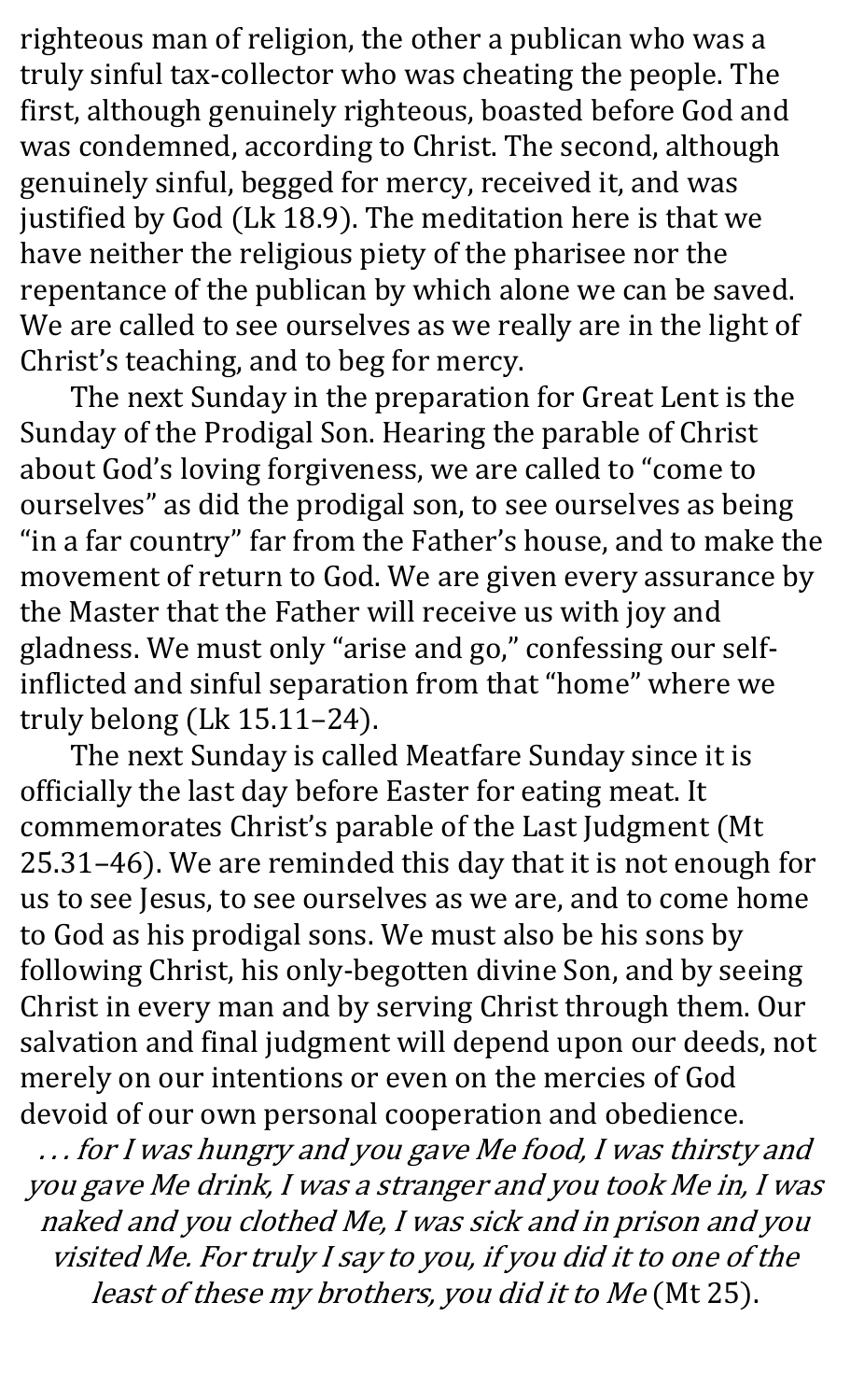We are saved not merely by prayer and fasting, not by "religious exercises" alone. We are saved by serving Christ through his people, the goal toward which all piety and prayer is ultimately directed.

Finally, on the eve of Great Lent, the day called Cheesefare Sunday and Forgiveness Sunday, we sing of Adam's exile from paradise. We identify ourselves with Adam, lamenting our loss of the beauty, dignity and delight of our original creation, mourning our corruption in sin. We also hear on this day the Lord's teaching about fasting and forgiveness, and we enter the fast forgiving one another so that God will forgive us. If you forgive men their trespasses, your heavenly Father will forgive you (Mt 6.14-15).

## HYMNS OF THE DAY

## Tone 2 – Resurrectional Troparion

When You descended to death, O Life Immortal, You slew hell with the splendor of Your Godhead. And when from the depths You raised the dead, all the powers of heaven cried out:// "O Giver of life, Christ our God, glory to You!"

## Tone 4 – Patronal Troparion

Today the faithful celebrate the feast with joy, illumined by your coming, O Mother of God. Beholding your pure image we fervently cry to you: Encompass us beneath the precious veil of your protection. Deliver us from every form of evil by entreating Christ, your Son and our God// that He may save our souls.

## Tone 3 – Kontakion for the Prodigal Son

I have recklessly forgotten Your glory, O Father; and among sinners I have scattered the riches which You gave me. And now I cry to You as the Prodigal: "I have sinned before You, O merciful **Father**; receive me a penitent,

and make me as one of Your hired servants!"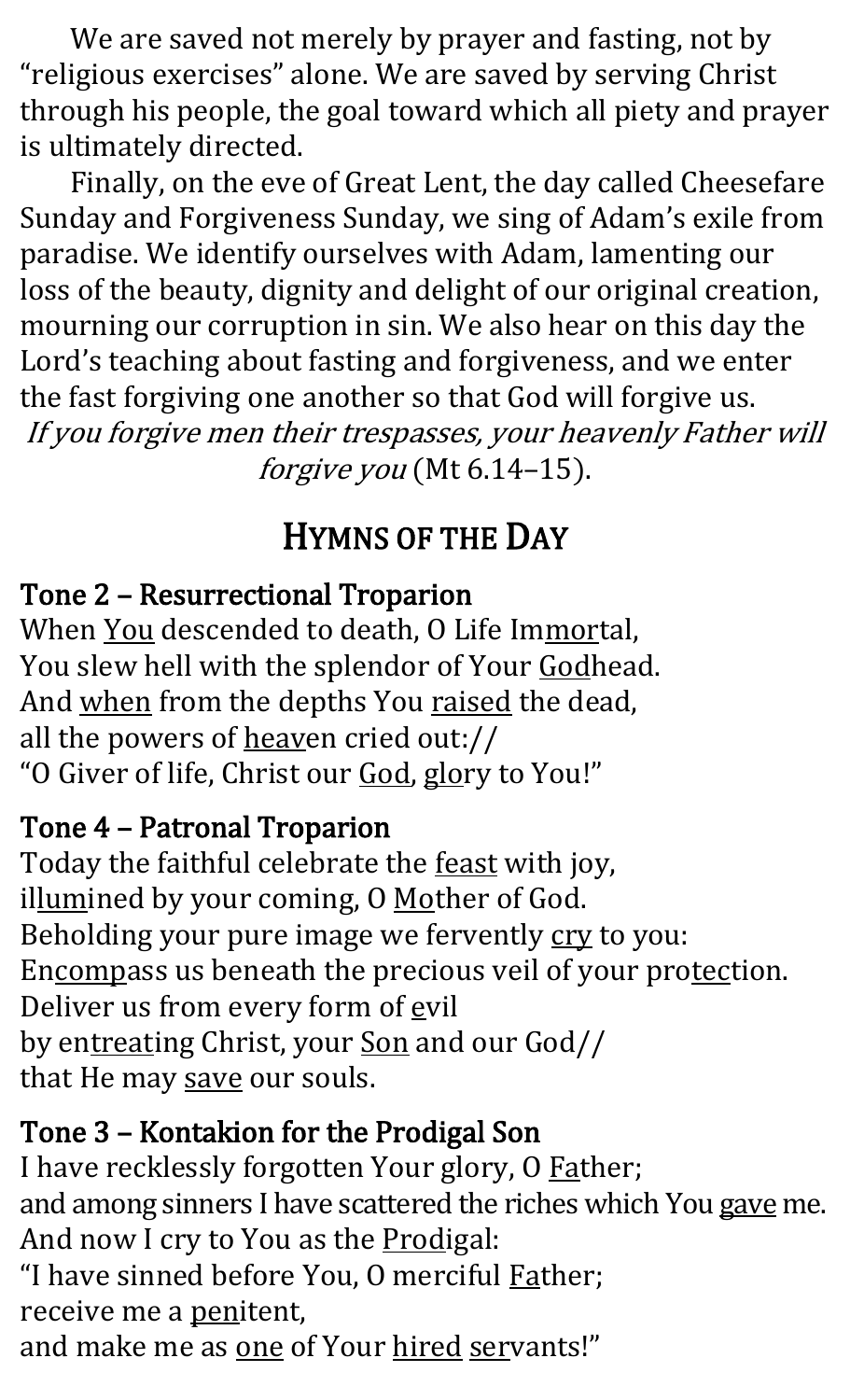#### Tone 3 – Patronal Kontakion

Today the Virgin stands in the midst of the Church, And with choirs of saints she invisibly prays to God for us. Angels and bishops worship.

Apostles and prophets rejoice together,// Since for our sake she prays to the eternal God.

#### SCRIPTURE READINGS Tone 2 – Sunday Prokeimenon (Psalm 117)

## The Lord is my strength and my song;

He has become my salvation!

## Epistle: 1 Corinthians 6.12-20 (Sunday)

Brethren, all things are lawful for me, but not all things are helpful. All things are lawful for me, but I will not be brought under the power of any. Foods for the stomach and the stomach for foods, but God will destroy both it and them.

Now the body is not for sexual immorality but for the Lord, and the Lord for the body. God raised up the Lord and will also raise us up by His power. Do you not know that your bodies are members of Christ? Shall I then take the members of Christ and make them members of a harlot? Certainly not! Or do you not know that he who is joined to a harlot is one body with her? For "the two," He says, "shall become one flesh." But he who is joined to the Lord is one spirit with Him. Flee sexual immorality. Every sin that a man does is outside the body, but he who commits sexual immorality sins against his own body. Or do you not know that your body is the temple of the Holy Spirit who is in you, whom you have from God, and you are not your own? For you were bought at a price; therefore, glorify God in your body and in your spirit, which are God's.

## Gospel: Luke 15.11-32 (Sunday)

Jesus spoke this parable to His disciples: "A certain man had two sons. And the younger of them said to his father, 'Father, give me the portion of goods that falls to me.' So he divided to them his livelihood. And not many days after, the younger son gathered all together, journeyed to a far country, and there wasted his possessions with prodigal living. But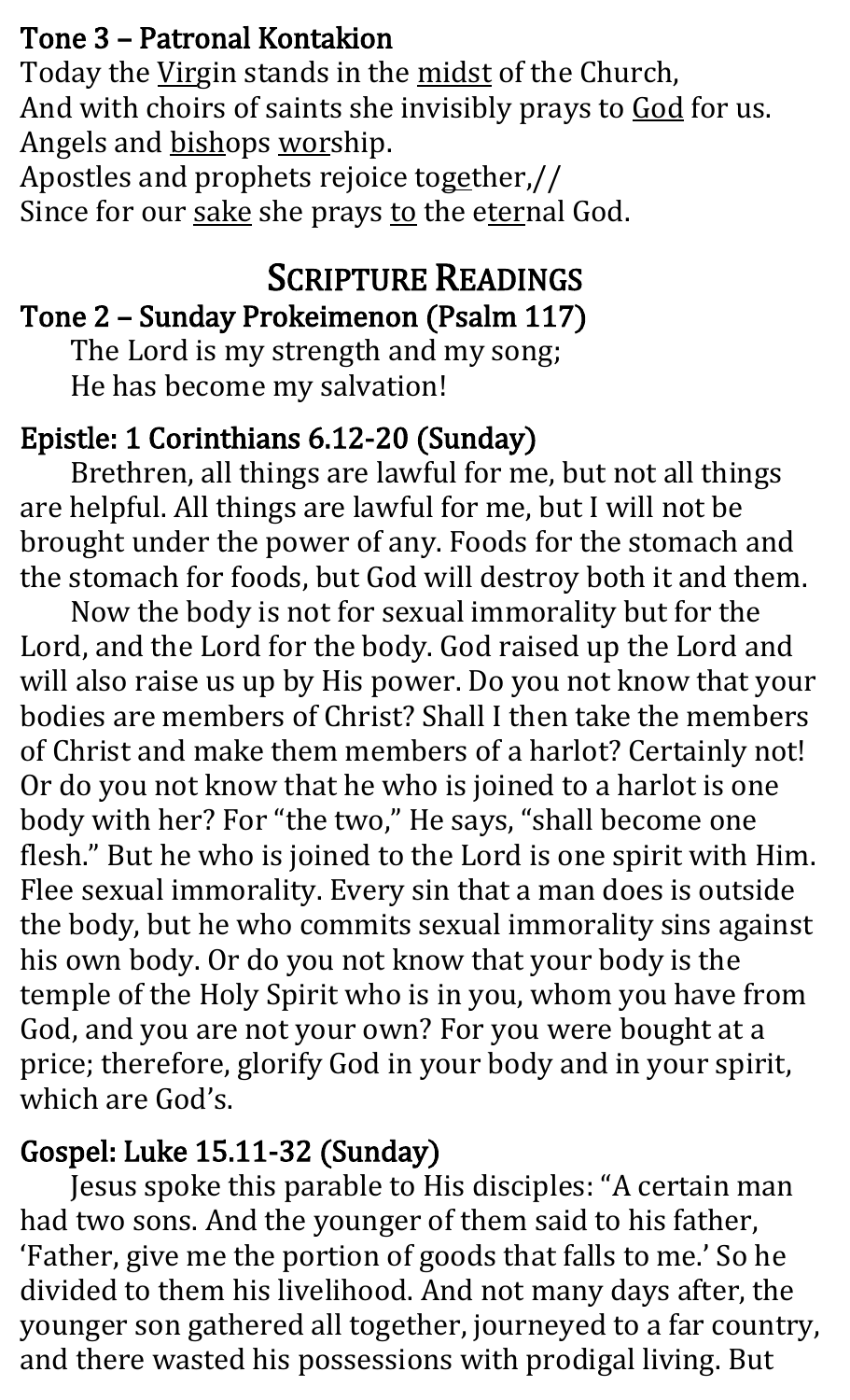when he had spent all, there arose a severe famine in that land, and he began to be in want. Then he went and joined himself to a citizen of that country, and he sent him into his fields to feed swine. And he would gladly have filled his stomach with the pods that the swine ate, and no one gave him anything.

But when he came to himself, he said, 'How many of my father's hired servants have bread enough and to spare, and I perish with hunger! I will arise and go to my father, and will say to him, "Father, I have sinned against heaven and before you, and I am no longer worthy to be called your son. Make me like one of your hired servants."'

And he arose and came to his father. But when he was still a great way off, his father saw him and had compassion, and ran and fell on his neck and kissed him. And the son said to him, 'Father, I have sinned against heaven and in your sight, and am no longer worthy to be called your son.'

But the father said to his servants, 'Bring out the best robe and put it on him, and put a ring on his hand and sandals on his feet. And bring the fatted calf here and kill it, and let us eat and be merry; for this my son was dead and is alive again; he was lost and is found.' And they began to be merry.

Now his older son was in the field. And as he came and drew near to the house, he heard music and dancing. So he called one of the servants and asked what these things meant. And he said to him, 'Your brother has come, and because he has received him safe and sound, your father has killed the fatted calf.' But he was angry and would not go in. Therefore, his father came out and pleaded with him. So he answered and said to his father, 'Lo, these many years I have been serving you; I never transgressed your commandment at any time; and yet you never gave me a young goat, that I might make merry with my friends. But as soon as this son of yours came, who has devoured your livelihood with harlots, you killed the fatted calf for him.'

And he said to him, 'Son, you are always with me, and all that I have is yours. It was right that we should make merry and be glad, for your brother was dead and is alive again. He was lost and is found.'"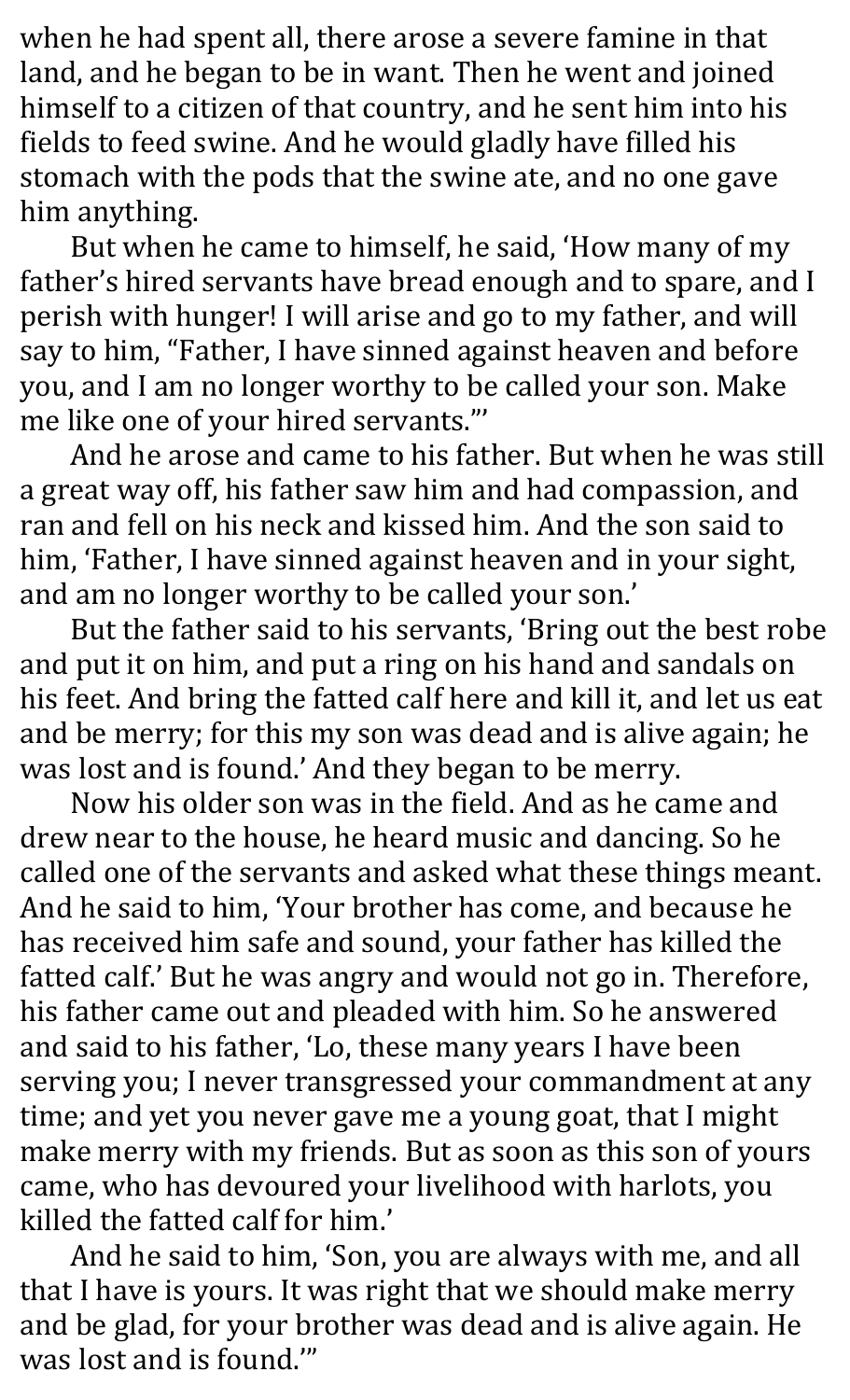## WE REMEMBER IN PRAYER

N.Dep. Carlos Abila Archpr. John Kuchta Ev.Mem Vasili Milovsky ('19) Anna Stacevich ('27)

Antony Pommers ('60) Murtza Hassan ('69) Anna Vahary (2019)

| <b>Health &amp; Salvation:</b> | Paula           | Paula          |
|--------------------------------|-----------------|----------------|
| Archpr. Peter                  | Melissa         | James          |
| Pr. John                       | Jonathan        | Joanne         |
| Pr. Gregory                    | Matthew         | Michael        |
| Mat. Beverly                   | Gail            | Joseph         |
| Pr. Christopher                | Maria           | Kathleen       |
| Mat. Jennifer                  | <b>Barbara</b>  | Paul           |
| Andrew                         | Thomas          | William        |
| Gideon                         | Jessica         | Frederick      |
| Dn. Nicholas                   | Eduardo         | Janet          |
| Kevin                          | Christine       | Lea            |
| $\mathsf{lon}$                 | <b>Nicholas</b> | Hania          |
| Tanya                          | <b>Natalie</b>  | James          |
| Jovan                          | <b>Barbara</b>  | Gerald         |
| Julia                          | Kristin         | N.Ill. Koen    |
| Warren                         | Linda           | John           |
| Carol                          | Phyllis         | Miriana        |
| Tom                            | Kay             | Nadia          |
| Elizabeth                      | Fred            | Charlene       |
| Tina                           | Larry           | Milka          |
| <b>Brittany</b>                | Rollie          | Daniel         |
| Jennifer                       | Joseph          | Russell        |
| Lennox                         | Mark            | <b>Brendan</b> |
| Laila                          | Alexa           | Benjamin       |

\*If you know someone who needs prayer, please give their name to Fr Jacob

## ANNOUNCEMENTS

After the veneration of the cross we will celebrate the 1-year Memorial for Anna Vahary.

For Bible Study this week, read Deuteronomy 31-34.

The Ladies' Sodality is collecting old but intact eyeglasses to be distributed by the Lions Club to those in need.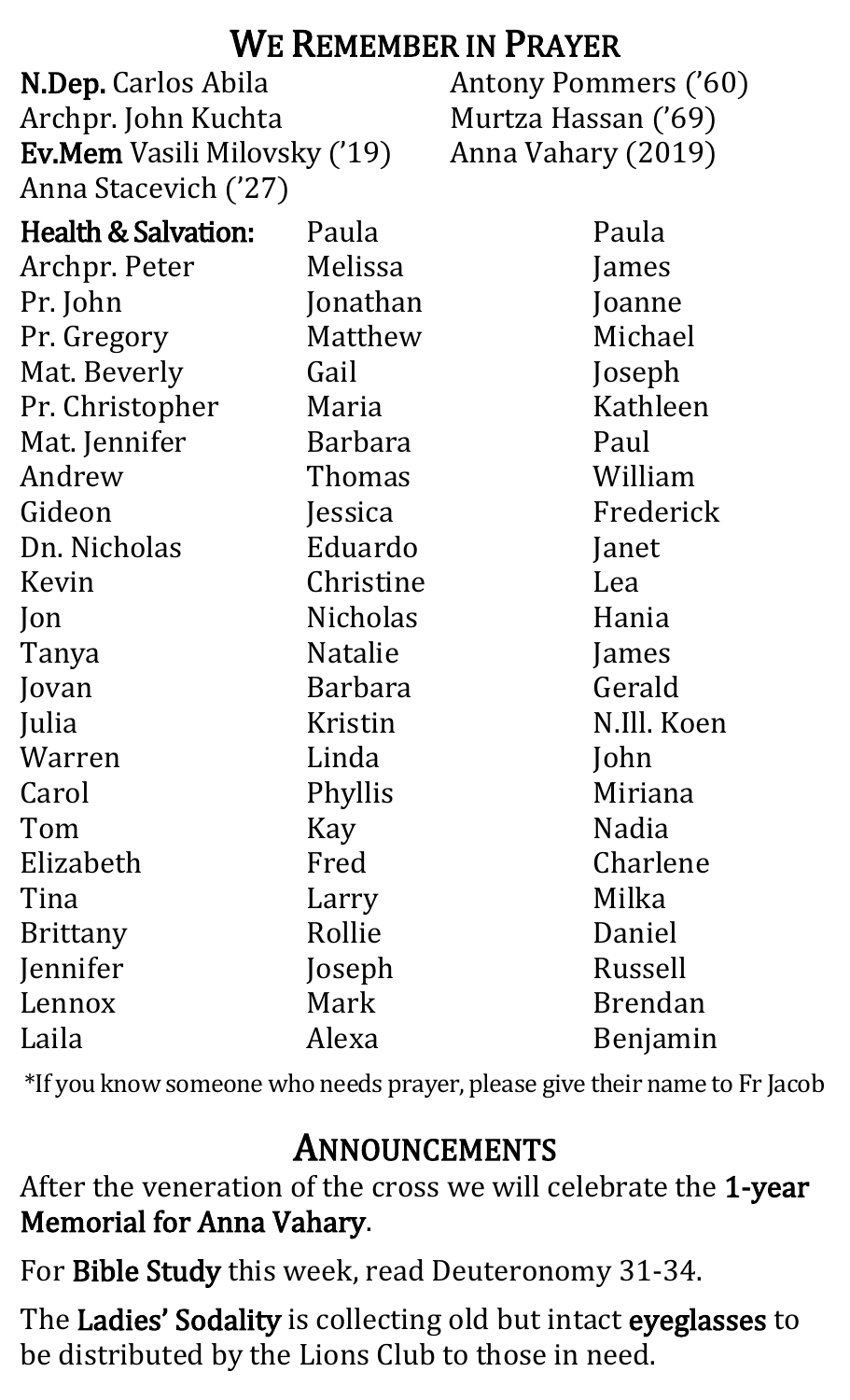For Great Lent, which begins March 2, the women's book group will read The First Fruits of Prayer: A Forty-Day Journal through the Canon of St. Andrew, by Frederica Mathewes-Green. Lunch and discussion will be at the Church following the 10am Presanctified Liturgy on the last day of Lent: Friday, April 10 (Western Good Friday).

Our Spring fashion show "Tropical Paradise" will be Sunday, Mar 22 at Avalon Manor. Doors open at Noon with the Bake Sale. Luncheon is at 1:00 pm. Tickets are \$40.00 and NOT available at the door. This is our largest fundraiser of the year, so please be generous with basket donations (\$150.00 value), cash donations, checks (to PTVM Church), or Scrip to help defray the cost of the baskets that are raffled at the end of the show. Baskets and donations are due Sunday, Mar 1. Please see Elizabeth Pedersen, Sherry Mizamakoski, Rosemary Velasquez, or Nada Buczek for tickets and information.

#### Mark your calendars:

- Feb 18: Hall committee @ 6pm Parish Council @ 7pm
- Feb 19: Bible Study @ 7pm
- Feb 23: St. Elizabeth's Trivia Night at the Moose Lodge in Chesterton @ 4pm
- Mar 1: Forgiveness Vespers after Divine Liturgy
- Mar 8: Sunday of Orthodoxy Vespers at our Church @ 5pm
- Mar 22: Spring Fashion Show at Avalon Manor @ 1pm Last week's offerings to the Lord: \$1,618

# Autowhat?!?

## A reflection by His Grace, our Bishop Paul

As many of you know by now, this year is the  $50<sup>th</sup>$ Anniversary of the Orthodox Church in America receiving its Autocephaly from the Russian Orthodox Church. The word autocephalous literally means "self-headed." The Orthodox